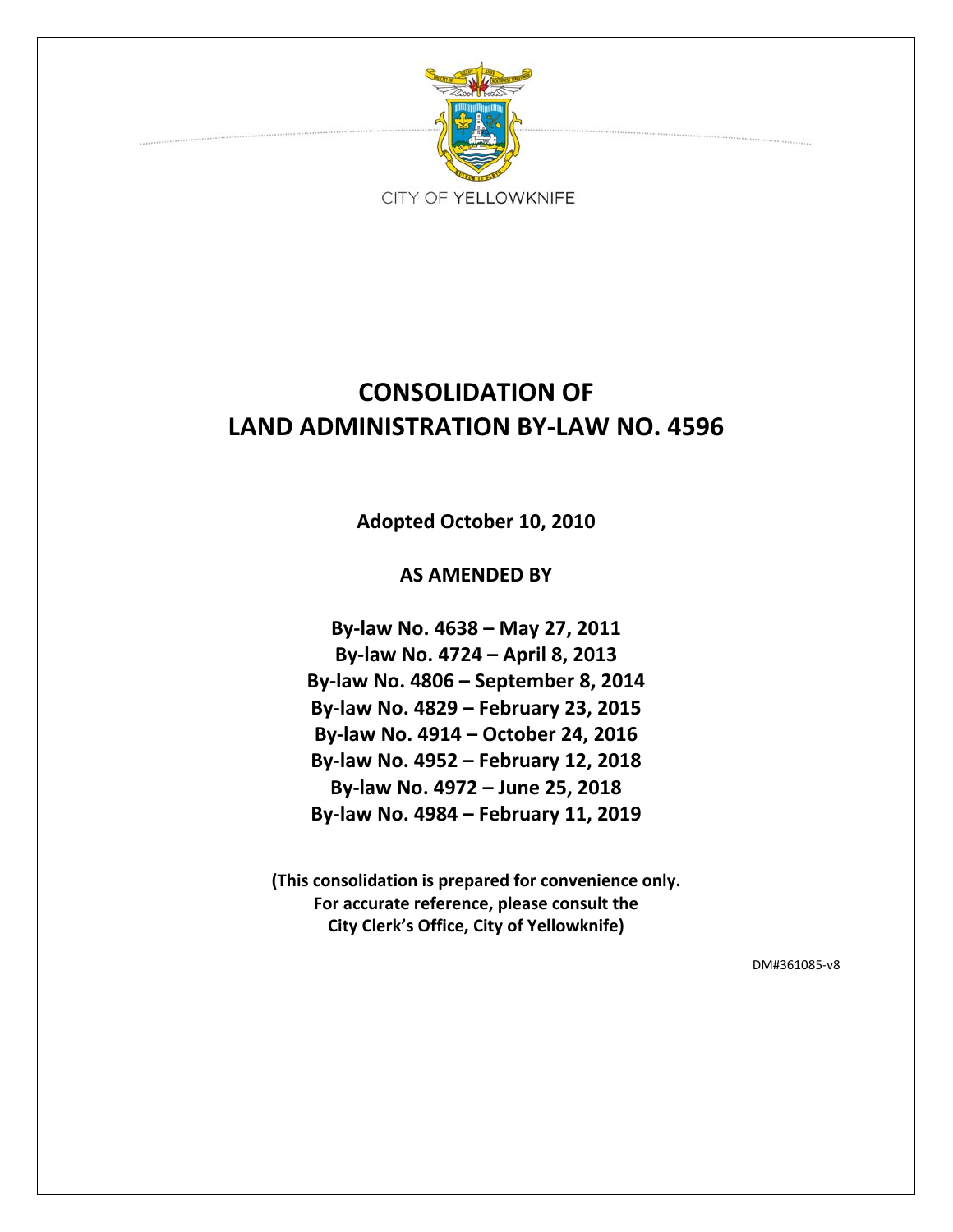# Table of Contents

| 1  |                                                      |  |
|----|------------------------------------------------------|--|
| 2  |                                                      |  |
| 3  |                                                      |  |
| 4  |                                                      |  |
| 5  |                                                      |  |
| 6  |                                                      |  |
| 7  |                                                      |  |
| 8  |                                                      |  |
| 9  |                                                      |  |
| 10 | LAND DEVELOPMENT FUND MANAGEMENT AND OPERATION  10   |  |
| 11 |                                                      |  |
| 12 | METHODS AND TERMS OF LAND DISPOSITION BY THE CITY 10 |  |
| 13 |                                                      |  |
| 14 |                                                      |  |
| 15 |                                                      |  |
| 16 |                                                      |  |
| 17 |                                                      |  |
| 18 |                                                      |  |
| 19 |                                                      |  |
| 20 |                                                      |  |
| 21 |                                                      |  |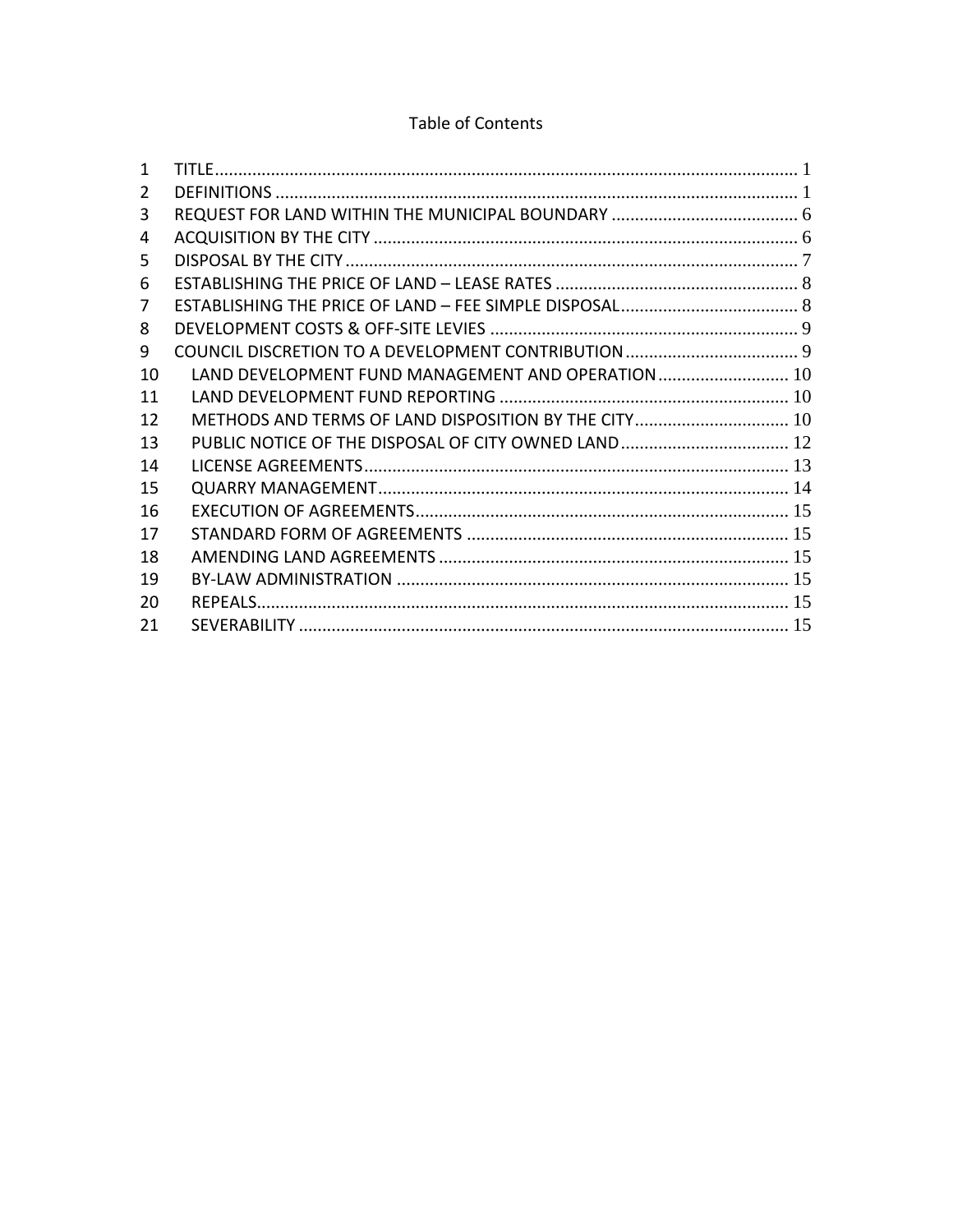# **CITY OF YELLOWKNIFE BY‐LAW NO. 4596**

A BY‐LAW of the Council of the Municipal Corporation of the City of Yellowknife in the Northwest Territories, authorizing the Municipal Corporation of the City of Yellowknife to repeal and replace City of Yellowknife Land Administration By‐law No. 3853, as amended;

PURSUANT TO:

- a) Sections 53, 54 and 55 of the *Cities, Towns and Villages Act* S.N.W.T. 2003, c.22, as amended;
- b) Due notice to the public, provision for inspection of this by-law and due opportunity for objections thereto to be heard, considered and determined;

WHEREAS the Municipal Corporation of the City of Yellowknife has enacted Land Administration By‐law No. 3853, as amended;

AND WHEREAS the Municipal Corporation of the City of Yellowknife wishes to repeal and replace Land Administration By‐law No. 3853, as amended;

NOW THEREFORE, THE COUNCIL OF THE MUNICIPAL CORPORATION OF THE CITY OF YELLOWKNIFE, in regular session duly assembled, hereby enacts as follows:

## **1 TITLE**

This By‐law may be cited as "The Land Administration By‐law"

# **2 DEFINITIONS**

In this By‐law:

| "Acquisition of<br>Land" | means the purchase, lease or expropriation of land.                                                                                                                                   |
|--------------------------|---------------------------------------------------------------------------------------------------------------------------------------------------------------------------------------|
| "Appraised Value"        | means Market Value.                                                                                                                                                                   |
| "Assessed Value"         | means a value placed on property (land and buildings) for<br>municipal taxation purposes. The assessed value is determined<br>using standards established by Territorial legislation. |
| "City"                   | means the Municipal Corporation of the City of Yellowknife, which<br>is represented by the Senior Administrative Officer or his/her                                                   |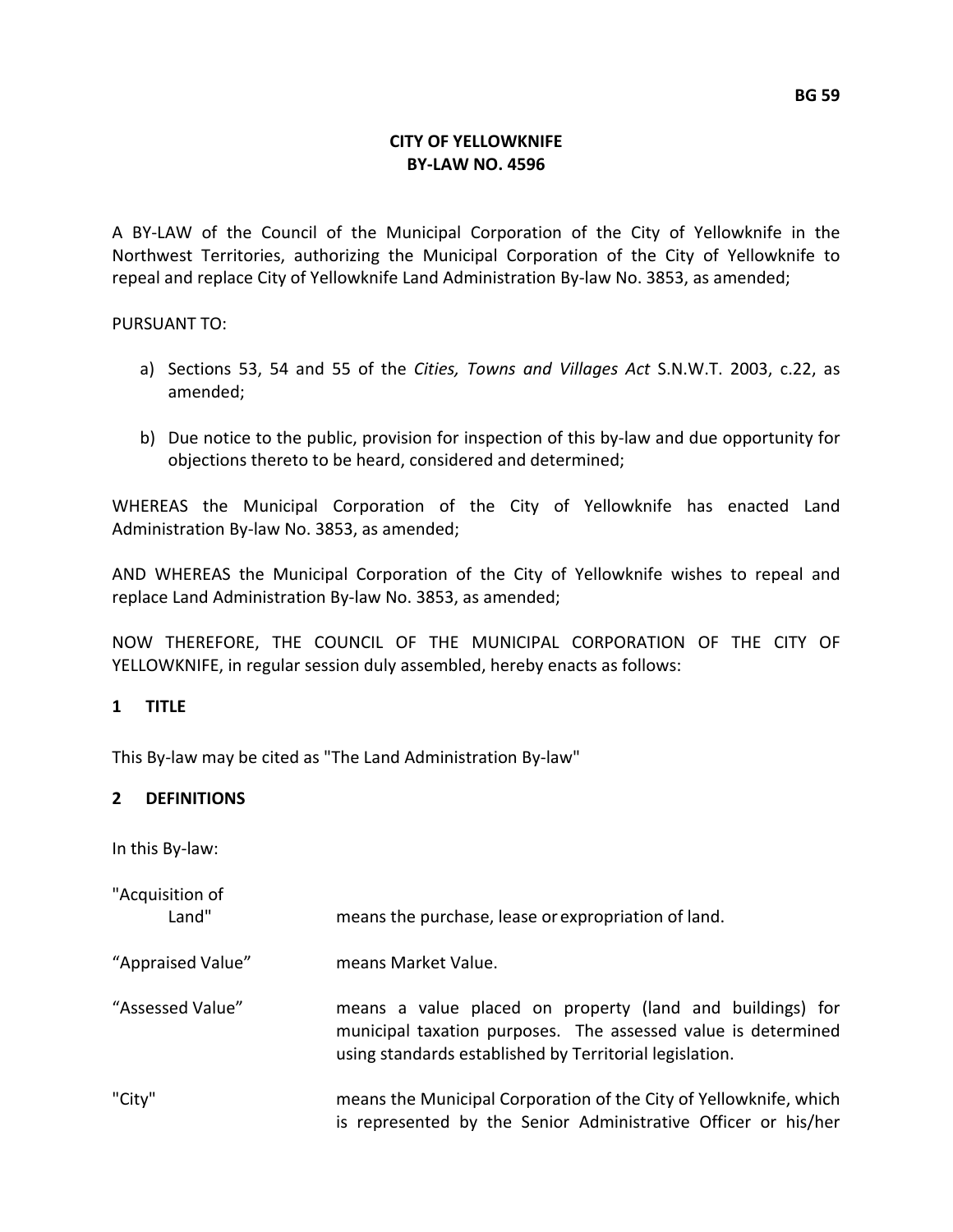designate, except when decisions of Council are required, pursuant to this or any other by‐law of the City of Yellowknife.

"City Standard" Any standard approved and/or used by the City for the purpose of Development. These standards may include, but are not limited to standards for roads, sidewalks, parks and recreational improvements, water and sewer infrastructure, landscaping, curbing, gutters, etc.

# **Definition "***Community Planning and Development Act***" added by By‐law No. 4914 – October 24, 2016**

| <b>Community Planning</b><br>and Development Act | means the Community Planning and Development Act S.N.W.T.<br>2011, c.22, as amended;                                                                                                                                                                                                                                                                                                                                                                                                                                                                                                                                                                       |
|--------------------------------------------------|------------------------------------------------------------------------------------------------------------------------------------------------------------------------------------------------------------------------------------------------------------------------------------------------------------------------------------------------------------------------------------------------------------------------------------------------------------------------------------------------------------------------------------------------------------------------------------------------------------------------------------------------------------|
| "Council"                                        | means the Council of the City.                                                                                                                                                                                                                                                                                                                                                                                                                                                                                                                                                                                                                             |
| "Developed Land"                                 | means land in which the necessary municipal infrastructure has<br>been placed to allow improvements to be built or installed<br>thereon.                                                                                                                                                                                                                                                                                                                                                                                                                                                                                                                   |
| "Development Cost"                               | means the City's direct and indirect costs of developing a lot or<br>another specific area of land for disposition to the public, and<br>which may include:                                                                                                                                                                                                                                                                                                                                                                                                                                                                                                |
|                                                  | land acquisition;<br>fees for appraisal, legal services, surveying, planning and<br>ш<br>engineering designs and project management;<br>land excavation and filling;<br>٠<br>roads, lanes, parking areas, curbs, sidewalks, walkways,<br>ш<br>boulevards and all necessary appurtenances to City Standard;<br>water, sanitary and storm sewer systems, including service<br>٠<br>connections and all necessary appurtenances to City Standard;<br>electrical transmission systems, such as cable and television,<br>п<br>including all necessary appurtenances;<br>parks and recreational improvements; and<br>financing charges, including interest.<br>п |
|                                                  | Definition "Disposal of Land" amended by By-law No. 4972, June 25, 2018                                                                                                                                                                                                                                                                                                                                                                                                                                                                                                                                                                                    |
| "Disposal of Land"                               | means the sale or lease of land, but does not include any activities<br>otherwise exempted by this by-law.                                                                                                                                                                                                                                                                                                                                                                                                                                                                                                                                                 |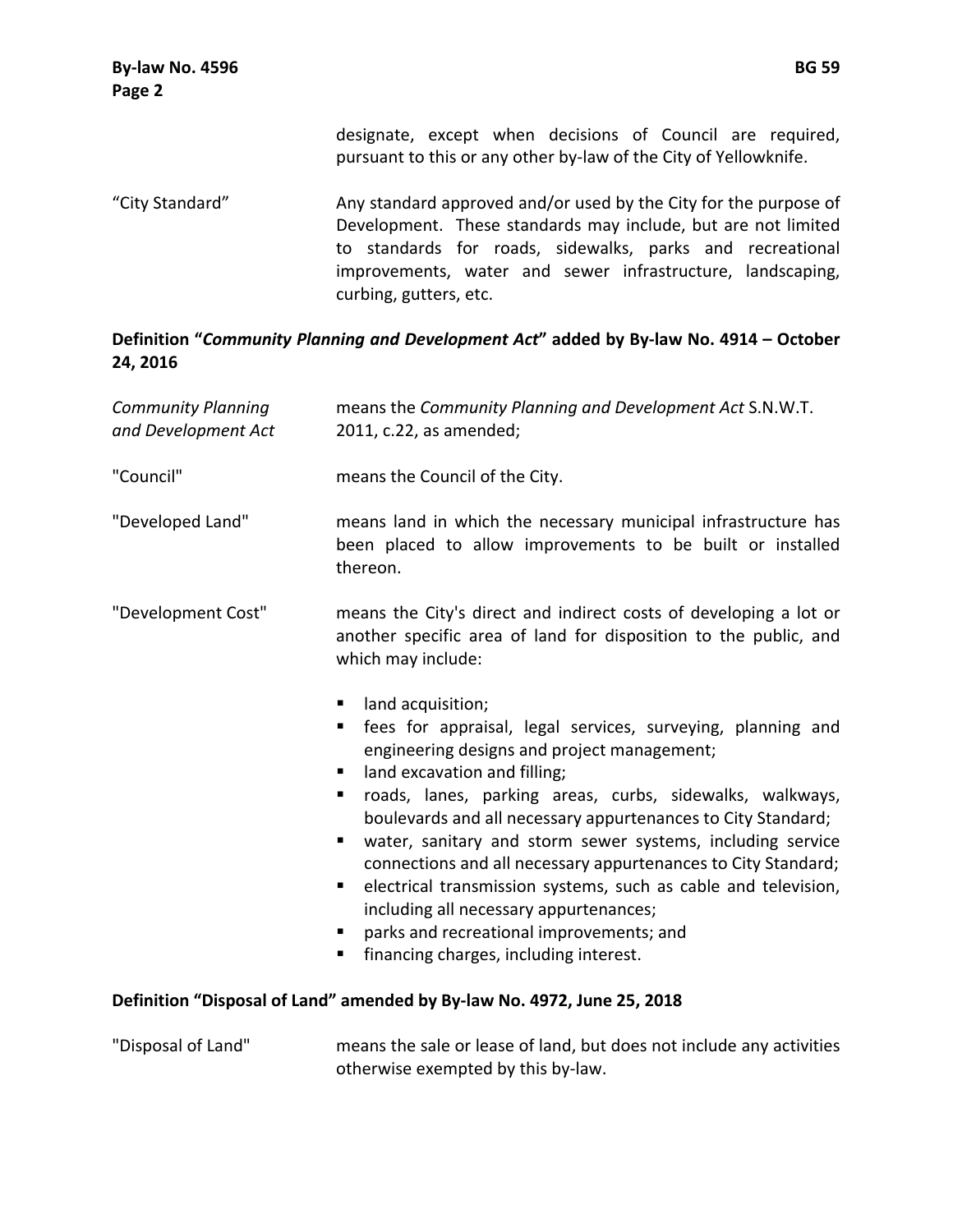| "Encroachment"                                                                                                                                                    | means any portion of a building, structure, or land use that is<br>placed, erected, built, or carried out on, under or over City-owned<br>property by a property owner.                                                                                                                                                                                            |  |  |  |  |
|-------------------------------------------------------------------------------------------------------------------------------------------------------------------|--------------------------------------------------------------------------------------------------------------------------------------------------------------------------------------------------------------------------------------------------------------------------------------------------------------------------------------------------------------------|--|--|--|--|
| Definition "Encroachment Agreement" deleted by By-law No. 4972, June 25, 2018<br>Definition "Greenfield Initiative" deleted by By-law No. 4952, February 12, 2018 |                                                                                                                                                                                                                                                                                                                                                                    |  |  |  |  |
|                                                                                                                                                                   |                                                                                                                                                                                                                                                                                                                                                                    |  |  |  |  |
|                                                                                                                                                                   | Definition "Habitat for Humanity NWT" added by By-law No. 4806 September 8, 2014                                                                                                                                                                                                                                                                                   |  |  |  |  |
| "Habitat for<br>Humanity NWT"                                                                                                                                     | means a registered Society under the Society<br>Act of the Northwest Territories                                                                                                                                                                                                                                                                                   |  |  |  |  |
| "High Impact Use"                                                                                                                                                 | means any use that may lead to release of any harmful substance<br>to the air, the City's watershed or City land as a result of the use.                                                                                                                                                                                                                           |  |  |  |  |
| "Land"                                                                                                                                                            | means real property or an interest therein, other than an<br>easement or restrictive covenant.                                                                                                                                                                                                                                                                     |  |  |  |  |
|                                                                                                                                                                   | Definition "License Agreement" added by By-law No. 4972, June 25, 2018                                                                                                                                                                                                                                                                                             |  |  |  |  |
| "License Agreement"                                                                                                                                               | means an agreement granting a license to use, in a non-exclusive<br>manner, a portion of City Land.                                                                                                                                                                                                                                                                |  |  |  |  |
| "Lot"                                                                                                                                                             | means a specific area of land, the boundaries of which are:<br>shown on a plan registered at the N.W.T. Land Titles Office; or<br>described in a certificate of title registered at the N.W.T. Land<br>Titles Office.                                                                                                                                              |  |  |  |  |
| "Low Impact Use"                                                                                                                                                  | means any use that would not lead to release of any harmful<br>substance to the air, City's watershed or City land as a result of<br>the use.                                                                                                                                                                                                                      |  |  |  |  |
| "Market Value"                                                                                                                                                    | means the most probable price, determined by a professionally<br>qualified land appraiser, which a property should bring in a<br>competitive and open market as of a specified date under all<br>conditions requisite to a fair sale, the buyer and seller each acting<br>prudently and knowledgeably, and assuming the price is not<br>affected by undue stimuli. |  |  |  |  |
| "Minister"                                                                                                                                                        | means the Minister of the Government of the Northwest<br>Territories Department of Municipal and Community Affairs.                                                                                                                                                                                                                                                |  |  |  |  |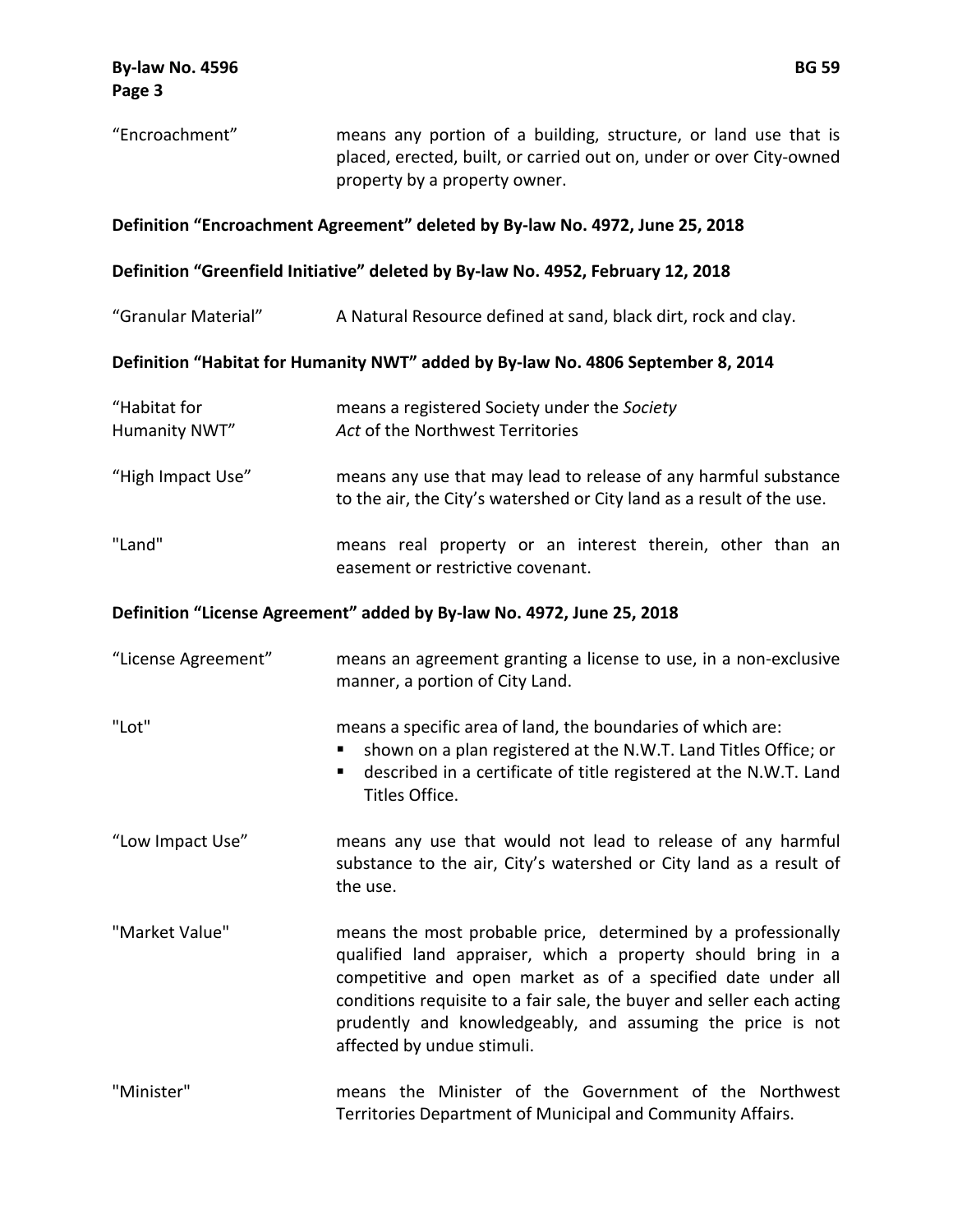| <b>By-law No. 4596</b><br>Page 4                                                                                                                                                                                                                                                                                                                                                                                                                | <b>BG 59</b>                                                                                                                                                                                                                                                                                                                                                                                                                                                                                                                                                                     |
|-------------------------------------------------------------------------------------------------------------------------------------------------------------------------------------------------------------------------------------------------------------------------------------------------------------------------------------------------------------------------------------------------------------------------------------------------|----------------------------------------------------------------------------------------------------------------------------------------------------------------------------------------------------------------------------------------------------------------------------------------------------------------------------------------------------------------------------------------------------------------------------------------------------------------------------------------------------------------------------------------------------------------------------------|
| "Non-Profit Users"                                                                                                                                                                                                                                                                                                                                                                                                                              | means registered charitable organizations.                                                                                                                                                                                                                                                                                                                                                                                                                                                                                                                                       |
| "Off-site Levy"<br>means a surcharge levied by the City against the purchaser of land<br>from the City or against a tenant leasing land from the City. This<br>levy is used by the City to pay for all or part of the capital cost of<br>all or any municipal infrastructure located outside the land being<br>purchased or leased, but which is of direct, though not exclusive,<br>benefit to the purchaser or lessee, and which may include: |                                                                                                                                                                                                                                                                                                                                                                                                                                                                                                                                                                                  |
|                                                                                                                                                                                                                                                                                                                                                                                                                                                 | new or expanded facilities for the storage, transmission,<br>٠<br>treatment, or supply of water;<br>new or expanded facilities for the transmission, treatment, or<br>٠<br>disposal of sewage;<br>new or expanded storm sewer drainage facilities;<br>ш<br>new or expanded roadways and sidewalks;<br>ш<br>new or expanded facilities for the upgraded electrical or cable<br>п<br>systems;<br>new or expanded facilities for community or protective<br>services; and<br>land required for, or in connection with, any of the facilities<br>п<br>described in the points above. |
|                                                                                                                                                                                                                                                                                                                                                                                                                                                 | Definition "Planning Administrator" added by By-law No. 4914 October 24, 2016                                                                                                                                                                                                                                                                                                                                                                                                                                                                                                    |
| "Planning<br>Administrator"                                                                                                                                                                                                                                                                                                                                                                                                                     | means a City employee responsible for Planning & Lands, or<br>designate, appointed by the Senior Administrative Officer of the<br>$\mathcal{L}$ , and the set of the set of the set of the set of the set of the set of the set of the set of the set of the set of the set of the set of the set of the set of the set of the set of the set of the set of the set                                                                                                                                                                                                              |

City of Yellowknife to administer, coordinate, and promote planning related documents, policies, and by‐laws such as the General Plan, Area Development Plan, the Zoning By‐law, and other planning documents that have been adopted by Council plus the appropriate sections of the *Community Planning and Development Act*.

- "Property Owner" means any person, organization, or government body, other than the City of Yellowknife, who owns a fee simple or leasehold interest in land.
- "Quarry" means any work or undertaking in which granular materials are removed from the ground or the land by any method, and includes all ways, works, stockpiles, machinery, plant, buildings and premises belonging to or used in connection with the quarry.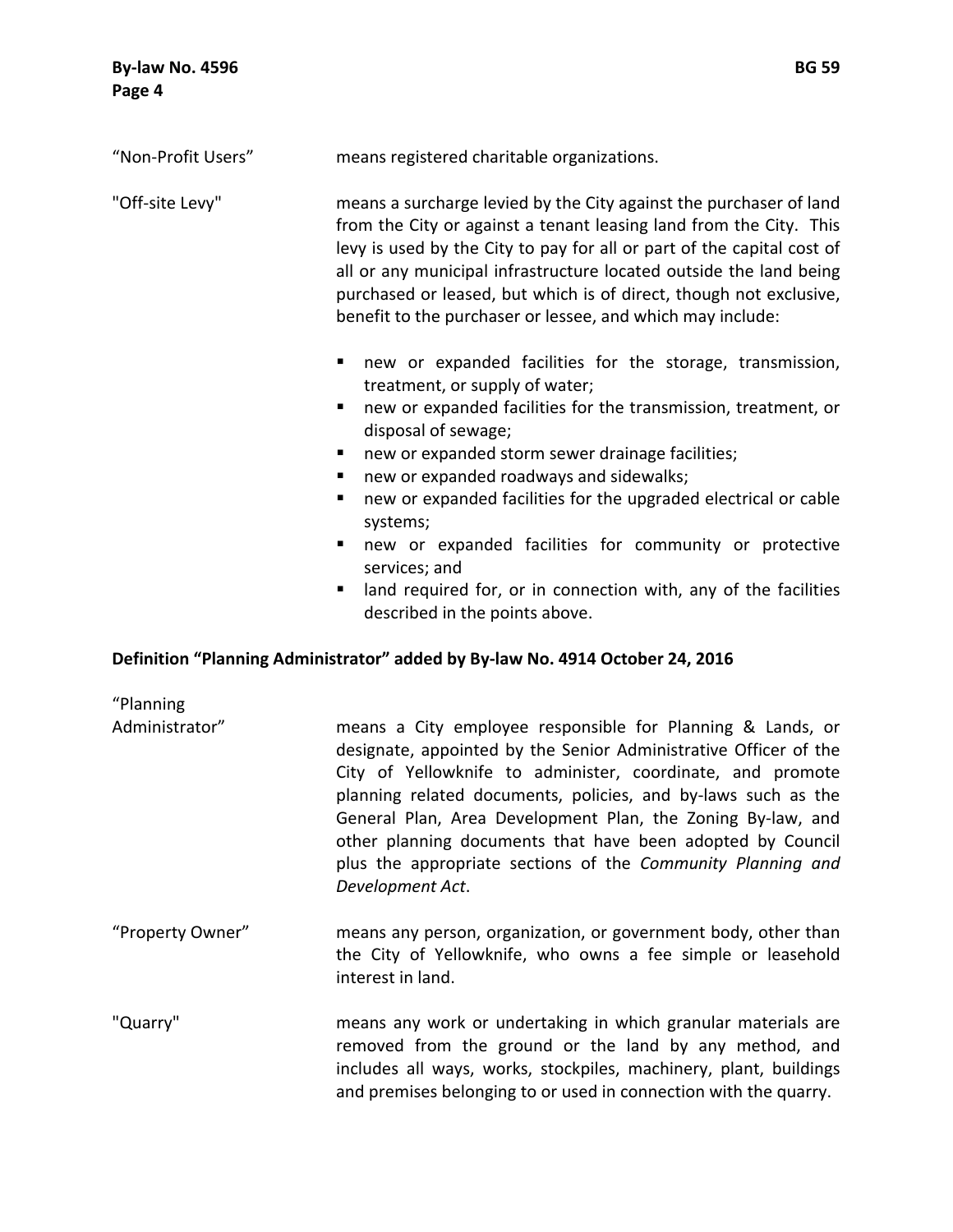# **Definition "Revitalization Initiative" amended by By‐law No. 4829 February 23, 2015**

"Revitalization

Initiative" means land assembly initiatives undertaken for subsequent land disposal, which support the redevelopment and revitalization of existing neighbourhoods, defined in the zoning by‐law and prioritized as follows: "DT – Downtown", OM – Old Town Mix, CS – Commercial Service (Old Airport Road), and I – Industrial (Kam Lake), or as otherwise deemed appropriate by Council.

# **Definition "Senior Administrative Officer" added by By‐law No. 4972, June 25, 2018**

| "Senior Administrative<br>Officer" | means the Senior Administrative Officer of the City appointed<br>pursuant to the Cities, Towns and Villages Act, S.N.W.T. 2003,<br>c.22.      |
|------------------------------------|-----------------------------------------------------------------------------------------------------------------------------------------------|
| "Site-specific<br>Factors"         | means factors which may be used, where applicable, in adding or<br>subtracting to the cost of developed land and which may consist<br>of the: |
|                                    | $\blacksquare$ size of the parcel;<br>site conditions;<br>desirability of location;<br>existing adjacent land uses; and<br>п                  |

**E** zoning

# **Definition "Substandard Sized Properties" added by By‐law No. 4984, February 11, 2019**

| "Substandard Sized | Those properties that do not meet the minimum lot size           |
|--------------------|------------------------------------------------------------------|
| Properties"        | requirements as defined by the City's Zoning By-law, and are not |
|                    | required for municipal purposes.                                 |

## **APPLICATION**

## **As amended by By‐law No. 4972, June 25, 2018**

- 1. This By‐law will, except as otherwise expressly authorized by herein, apply to all acquisitions, sales, licenses, leases or other dispositions of land by the City.
- 2. This By-law shall not apply to easement agreements for the purpose of public utility uses and structures as defined in the Zoning By-law, or for the purpose of site servicing.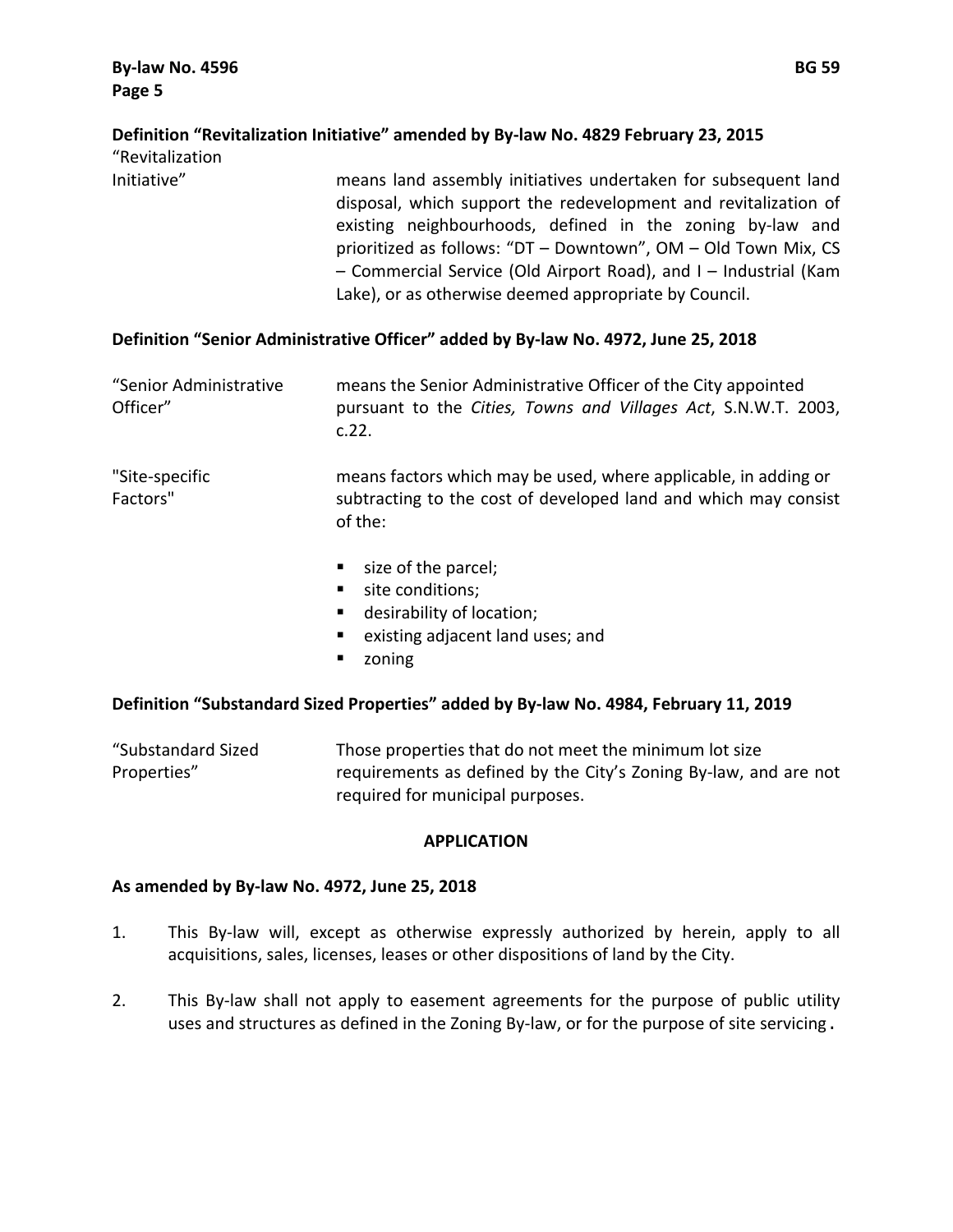#### **3 REQUEST FOR LAND WITHIN THE MUNICIPAL BOUNDARY**

#### **Section 3(a) as amended by By‐law No. 4972, June 25, 2018**

- (a) A request for acquisition of land shall:
	- i. be made using the form specified by the Planning Administrator, as amended from time to time.
	- ii. include such information as the Planning Administrator may deem necessary or appropriate to consider the request, including but not limited to a sketch delineating the area to be acquired and a detailed development proposal.
	- iii. include the application fee, if any, pursuant to the City's Fees and Charges By‐law No. 4436, as amended. Such fee shall be applied to the lease/purchase fee or refunded, pursuant to the City's Fees and Charges By‐law No. 4436, as amended.
- (b) Upon receipt of an application for land, the Planning Administrator shall review the request for compliance with this By‐law and any other applicable by‐law or legislation and shall:
	- i. approve the use of a Lease Agreement, without a by‐law if the request for a lease is for less than 3 years or a month‐to‐month tenancy, with the exception of 3(b)iii; or
	- ii. refer the request to Council if the type of application or form of disposal would require approval of Council, or if the Planning Administrator otherwise deems the approval of Council to be desirable.
	- iii. Notwithstanding Section 3(b)i., refer all waterfront lease requests to Council.

## **4 ACQUISITION BY THE CITY**

- (a) The City shall acquire Head Leases or Title, as applicable, on all Commissioner's or Crown Land required for municipal purposes.
- (b) The City may acquire fee simple or leasehold interest in any real property which is required for municipal purposes.

#### **As amended by By‐law No. 4914 October 24, 2014**

(c) The City may acquire real property by expropriation pursuant to the provision of the *Expropriation Act* and *Community Planning and Development Act*, and through the tax recovery process in accordance with the *Property Assessment and Taxation Act.*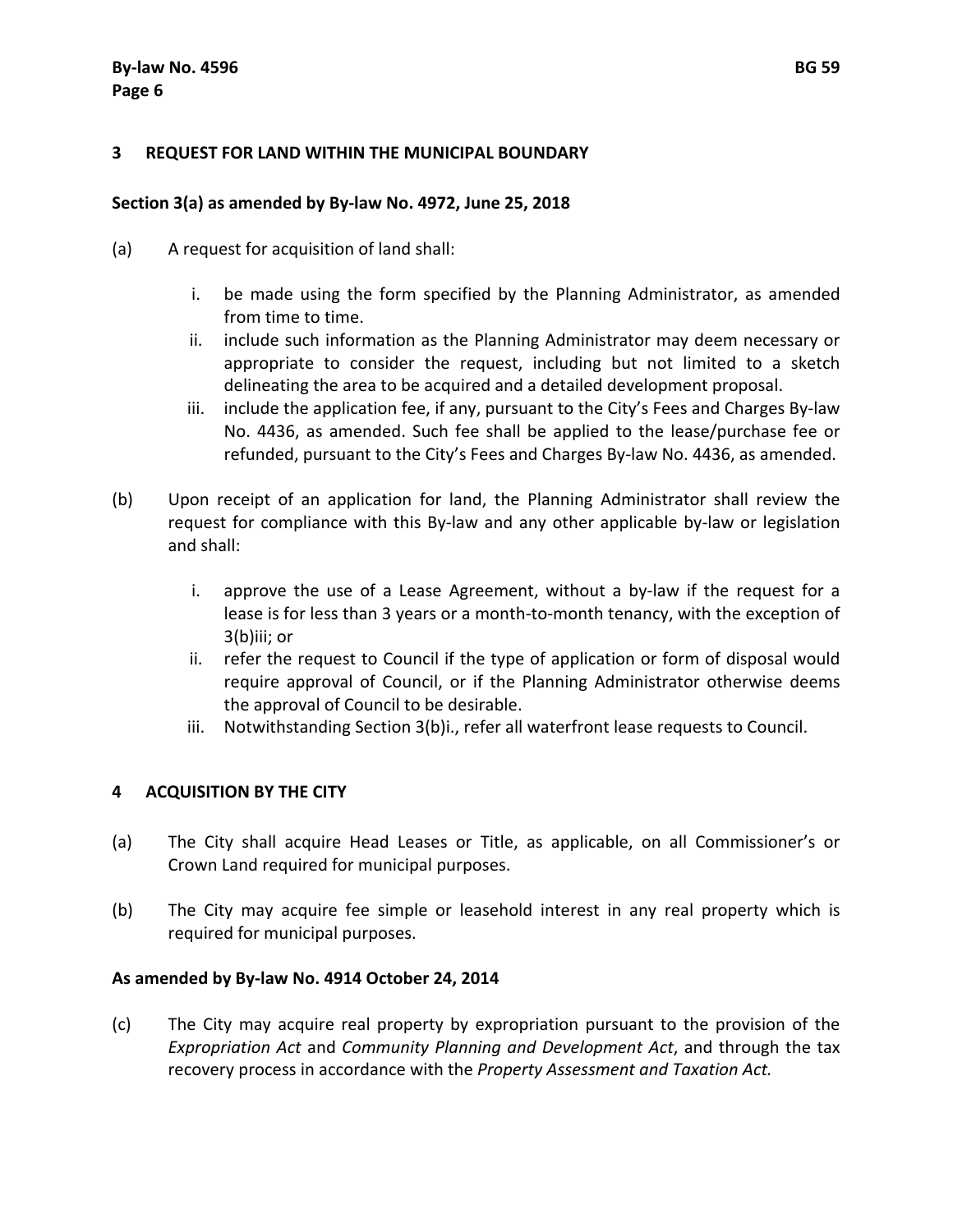# **By‐law No. 4596 BG 59 Page 7**

(d) The acquisition of real property shall be by by‐law in accordance with this By‐law and the *Cities Towns and Villages Act.*

# **5 DISPOSAL BY THE CITY**

#### **As amended by By‐law No. 4914 October 24, 2014**

- (a) The City may dispose of fee simple or leasehold interest in any real property where the land is not required for municipal purposes, and where the intended land use is in accordance with the City's General Plan, Area Development Plan (where applicable) and Zoning By-law, or any other relevant by-laws, plans and studies. Where applicable, adjacent property owners (i.e. those sharing common property lines) may be given first refusal to lease or purchase such lands.
- (b) In the absence of any requirement for municipal purposes, and in accordance with all relevant regulations and legislation, the City may issue leases on public waterfront lands to:
	- i. adjacent property owners (i.e. those sharing common property lines) in residential and non‐residential zoned areas.
	- ii. individuals, groups or businesses where there are no adjacent property owners.
- (c) The disposal of fee simple or leasehold interest in any real property shall be in accordance with this By‐law and the *Cities, Towns and Villages Act.*
- (d) Prior to the City authorizing the sale or lease of property to a business, corporation or society, the society must provide proof of being in good standing in accordance with the provisions of the *N.W.T. Societies Act* or other relevant *Act*, by‐law or policy*.*
- (e) Any business, corporation or society acquiring a leasehold interest in land shall maintain public liability insurance, with a company licensed and registered to do business in the Northwest Territories, for the Land and any improvements to it in an amount of not less than \$2,000,000.00, or such other amount as reasonably directed by the City from time to time. The society shall provide the City with documentary evidence of such insurance in a form satisfactory to the City which names the City as an insured party.
- (f) Where the City disposes real property to a tax‐exempt institution, another order of government or a non‐profit organization, the City may require the purchaser or lessee to enter into an agreement which gives the City the right of first refusal to reacquire the land and any improvements placed thereon should the purchaser or lessee cease to operate or no longer require the property for its intended purpose.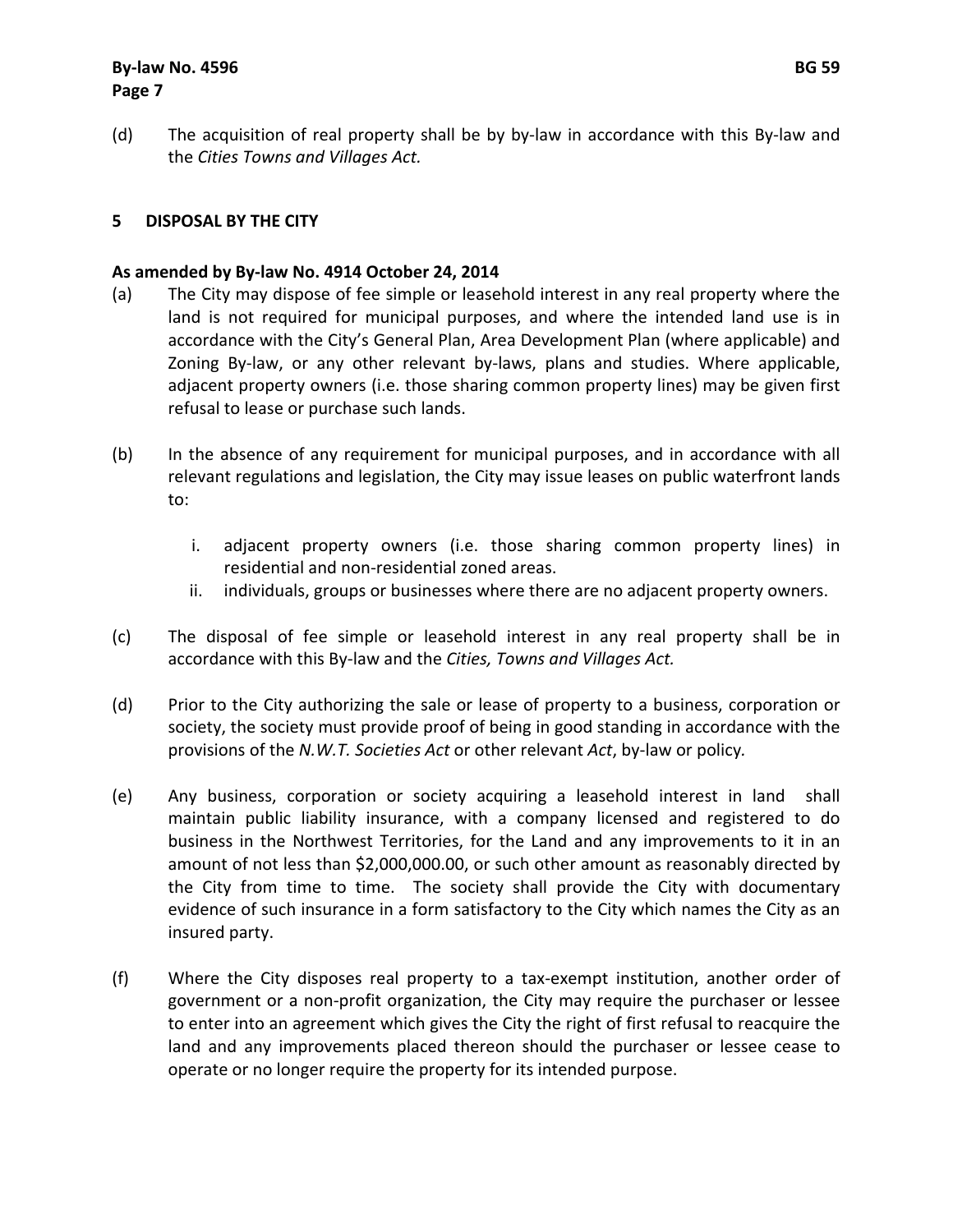- (g) Real property disposals by the City will be subject to the terms and conditions of a Purchase or Lease Agreement.
- (h) Real property may be leased where it is not available in fee simple title to the City, or where there is benefit to the City in retaining real property for public purposes.
- (i) All lease agreements shall incorporate clauses relative to remediation of potential environmental damage, including the requirements for remediation, at the lessee's expense, and the lessee shall be required to deposit security with the City in the form of a bond or irrevocable letter of credit to the noted remediation requirements, pursuant to the Fees and Charges By‐law.
- (j) Disposition of land in fee simple or leasehold interest shall be authorized by by‐law. Subject to provisions of this By-law, all land disposal by-laws shall state the method by which land shall be disposed of, pursuant to this By‐law.
- (k) A by‐law for the acquisition or disposal of land shall include the legal description of the land to be acquired, or, in the case of a lease of unsurveyed lands, a description of the parcel and sketch sufficient to identify the property to be leased.

## **Section 6 as amended by By‐law No. 4638 May 27, 2011**

## **6 ESTABLISHING THE PRICE OF LAND – LEASE RATES**

(a) The annual lease rate for land disposed of by the City shall be charged pursuant to the City's Fees and Charges By‐law No. 4436, as amended, and all uses shall be categorized pursuant to the Definitions herein.

# **7 ESTABLISHING THE PRICE OF LAND – FEE SIMPLE DISPOSAL**

## **Section 7 (a) as amended by By‐law No. 4984 February 11, 2019**

- (a) The price of land shall be determined in the following manner:
	- i. The determination of the price of land for lots within a comprehensive subdivision marketing plan shall be based on:
		- 1. A professional appraisal for lots where appropriate;
		- 2. A detailed list of all anticipated development costs and carrying costs;
		- 3. The option of including a profit on top of each lot price; and
		- 4. The anticipated revenue from each lot sale at the time the sale is closed.
	- ii. Substandard Sized Properties or lots not within a comprehensive subdivision marketing plan shall be priced based on market value as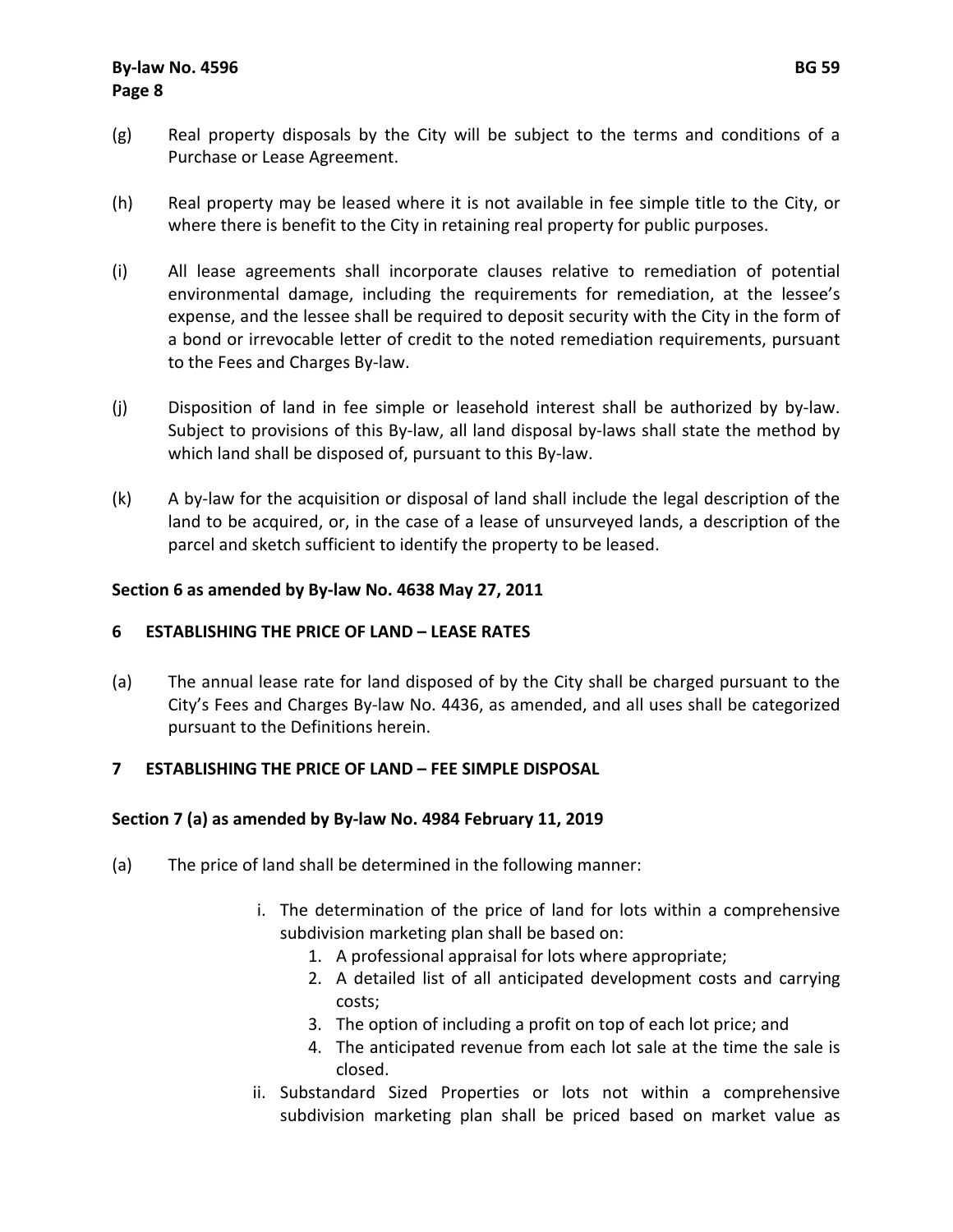determined by an appraisal (Appraised Value) completed by an independent appraiser or on Development Costs, whichever is higher.

#### **Section 7 (b) as amended by By‐law No. 4829, February 23, 2015**

(b) Notwithstanding Section 7 (a), Council may, at its sole discretion, dispose of land below the appraised value or development costs to facilitate developments which support Revitalization Initiatives as defined in this by‐law."

#### **8 DEVELOPMENT COSTS & OFF‐SITE LEVIES**

#### **Section 8(a) as amended by By‐law No. 4972, June 25, 2018**

- (a) Development Costs and Off‐Site Levies shall be determined by the Senior Administrative Officer. All Costs and Levies shall be based on current year costs.
- (b) Off‐site levies shall be collected and the amount of each levy shall be calculated in accordance with off‐site improvements required to service the development. Where such services are shared amongst existing or future planned developments, the off‐site levy shall be prorated amongst the developments.
- (c) All development costs and off‐site levies will be recovered by the City.
- (d) Off-site levies shall be collected prior to the issuance of the development permit for any improvement on a lot. If development is phased, then off‐site levies, may, at the discretion of the Planning Administrator, be collected prior to the issuance of the building permit.
- (e) All off‐site levy revenues will be deposited into the Land Development Fund.

# **Sections 9 added and subsections renumbered accordingly as amended by By‐law No. 4724 April 8, 2013**

# **Section 9 amended to number current paragraph as 9(a) and add subsection 9(b) as amended by By‐law No. 4806 September 8, 2014**

## **9 COUNCIL DISCRETION TO A DEVELOPMENT CONTRIBUTION**

(a) Notwithstanding Section 8 of this By‐law, Council may at its sole discretion provide up to a 12% financial contribution to any development for off‐site development levies or on‐ site development expenses relating to paving, curbing and sidewalk within a municipal right‐of‐way or a designated municipal park space. Provided the development entails the sale of municipal land of a value greater than the 12% development subsidy, the funds may come from the Land Development Fund. Alternatively or otherwise such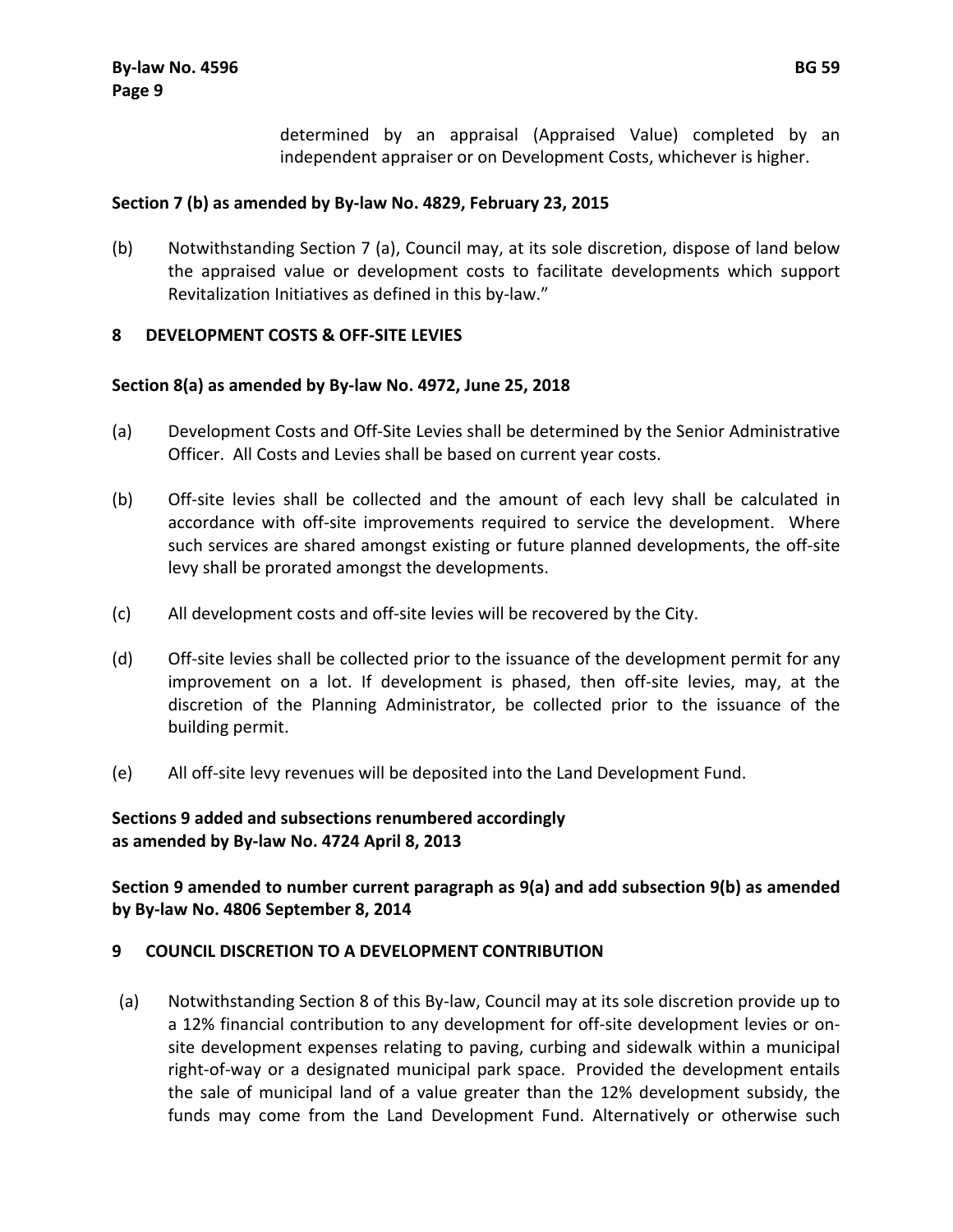funds shall come from the Capital Fund the fiscal year following the approval of the Development Permit, or a period of time otherwise recommended by Administration.

(b) Council may at its sole discretion provide residential land or funding to the Habitat for Humanity NWT regardless of the value of land for development

# **10 LAND DEVELOPMENT FUND MANAGEMENT AND OPERATION**

(a) All revenues from the disposal of land shall be deposited in the Land Development Fund and utilized for the purchase of strategically identified lands, for the assembly and servicing of lands development and marketed by the City.

# **Section 10 (b) deleted by By‐law No. 4952 February 12, 2018**

- (b)
- (c) Off‐site levy charges shall be allocated to development costs and/or to development areas in accordance with Section 7.
- (d) The City shall not use the Land Development Fund for any purpose other than for the type of expenditures described herein.

# **11 LAND DEVELOPMENT FUND REPORTING**

A detailed cash flow statement of the Land Development Fund will be provided to the Planning Administrator with quarterly updates based on current and projected sales and expenditures.

# **12 METHODS AND TERMS OF LAND DISPOSITION BY THE CITY**

# **Section 12 (a) as amended by By‐law No. 4984 February 11, 2019**

- (a) In disposing of land, the City shall initiate one of the following methods:
	- i. ballot draw;
	- ii. call for development proposals;
	- iii. public advertisement; or
	- iv. a bidding process.

If there are no offers, or any acceptable offers as a result of a ballot draw, call for development proposal or public advertisement, the City may dispose of land to a specific intended purchaser in accordance with the terms of this By‐law.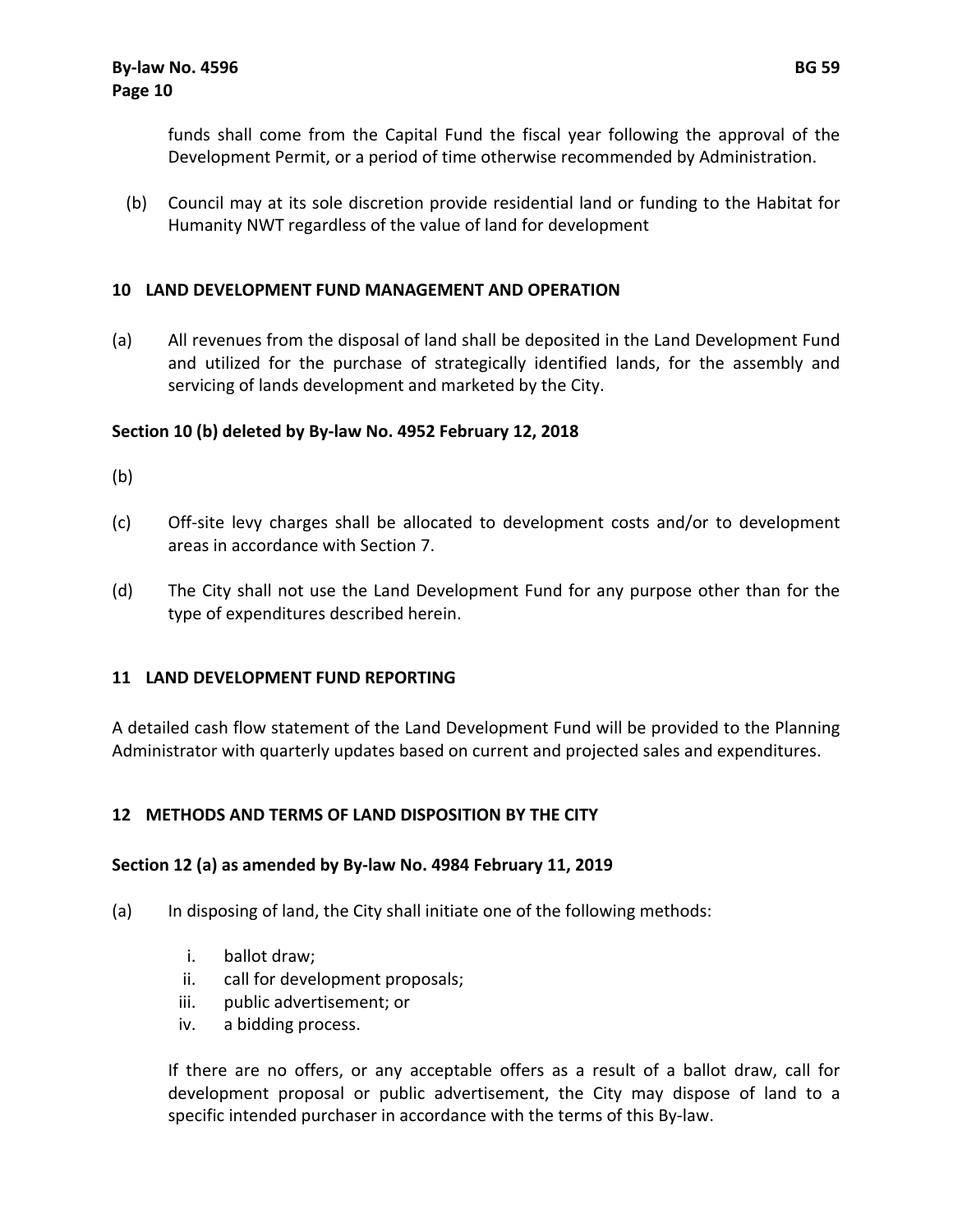(b) The City may sell or market land approved for disposal either independently or through a realtor.

# **Section 12(c) as amended by By‐law No. 4972, July 25, 2018**

- (c) The provisions of Section 12(a) shall not apply to the disposal of land to be used for the purpose of:
	- i. the Federal or the Territorial Government;
	- ii. the installation of electrical power, telephone or other communication utilities, if the utility company is a Crown corporation or a government regulated monopoly;
	- iii. consolidation with adjoining land, when the land being disposed of does not comply with the minimum lot size requirements of the City's Zoning By‐law;
	- iv. special and unique activities which serve the public interests of the City; or
	- v. disposing of land to a specific intended purchaser or lessee.
- (d) Substandard sized properties that cannot be developed on their own, and are not required for municipal purposes, may be offered directly for sale or lease to adjacent property owners (i.e. those sharing common property lines). Appropriate zoning and road closure by‐laws, where required, must be adopted prior to any commitment being made to dispose of the parcels. The criteria for determining those properties that cannot be developed on their own shall include, but is not limited to, the following factors:
	- i. Lot configuration;
	- ii. Lack of, or barriers to providing street access, water/sewer services, or other services;
	- iii. Not meeting the minimum lot and site area requirements pursuant to the City's Zoning By‐law; or
	- iv. Physical limitations related to the natural topography of the site.
- (e) Council may authorize the sale or lease of property at less than appraised value where the recipient is a society registered in accordance with the provisions of the *N.W.T. Societies Act*.
- (f) A person who acquires land from the City may be required to develop, add a specific amount of value to, or quarry the land within a specified period of time; otherwise the land may, by agreement, revert to the City.
- (g) If the disposition of land is to a private developer who is required to build or install municipal infrastructure to develop the land, then, prior to the disposal, the City shall: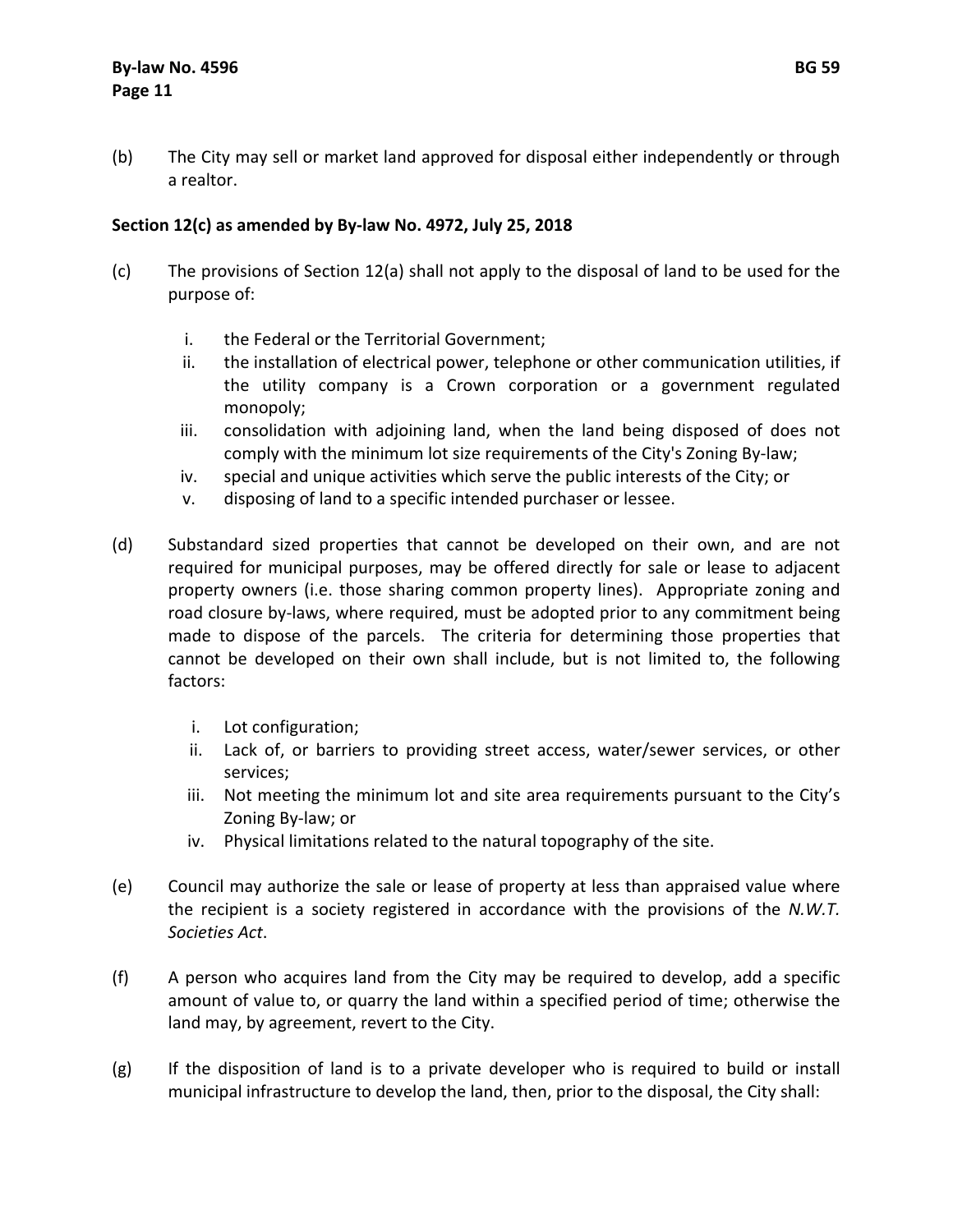- i. require the developer to provide a letter from a financial institution confirming that the developer has sufficient financial resources to complete the development of the subject land;
- ii. require the developer to enter into a Development Agreement with the City for the provision of municipal infrastructure and supply of serviced land within a reasonable period of time;

# **Section 12(g)(iii) as amended by By‐law No. 4914 October 24 2016**

- iii. specify, by agreement with the developer, any requirements for the development of the land pursuant to Section 20 of the *Community Planning and Development Act*, including any restrictions on the use of the lands; and
- iv. transfer title to the developer, subject to a caveat to ensure compliance with payment or other requirements detailed in a Purchase Agreement and/or a Development Agreement.
- (h) Where the City is the vendor of single family and/or duplex dwelling residential lots, it shall ensure, during first offering for sale or lease of the lots, that those purchasers wishing to acquire only one lot shall have priority over those purchasers who wish to acquire more than one lot at a time.
- (i) All offers to the City and all agreements or other arrangements with the City for the acquisition of City land shall be in writing and in a format which is acceptable to the City.

## **13 PUBLIC NOTICE OF THE DISPOSAL OF CITY OWNED LAND**

- (a) Before disposing of any land to the public by ballot draw, or call for development proposals, the City shall provide public notice by advertising the availability of the land in two consecutive issues of a newspaper having circulation in the City, the City's weekly newsletter and the City website.
- (b) Each advertisement shall include:
	- i. a sketch, drawn to scale, identifying the size and location of the land;
	- ii. the legal description, if any;
	- iii. the minimum purchase price acceptable, if applicable;
	- iv. the process by which the disposal of the land will occur; and
	- v. the location and time at which applicants for the land may participate in the process.
- (c) The disposal of any land may be subject to re‐advertisement of a notice, at the sole discretion of the City.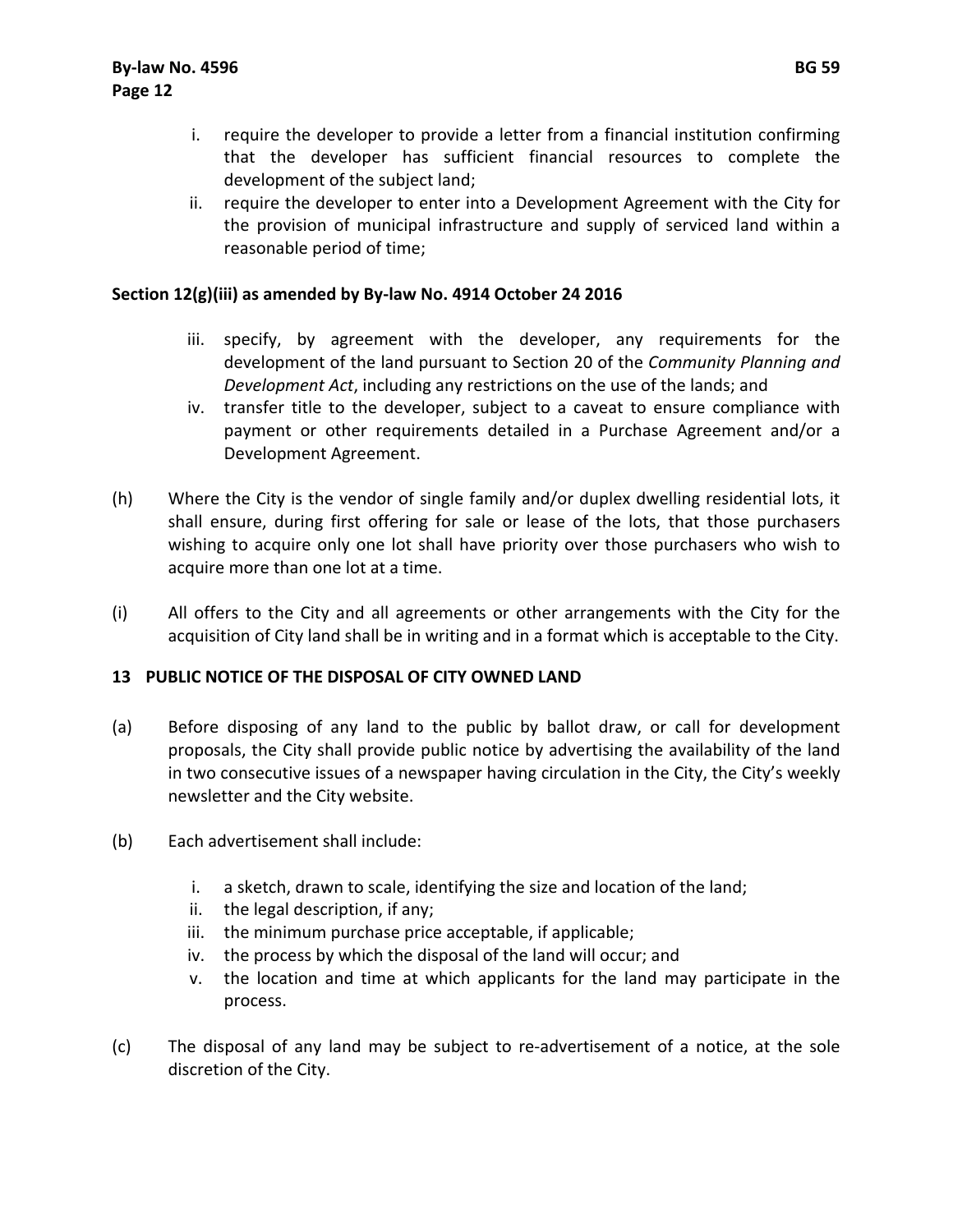#### **14 LICENSE AGREEMENTS**

#### **Section 14 as amended by By‐law No. 4972, June 25, 2018**

- (a) Except as provided herein, the City may enter into License Agreements in such form, and subject to such conditions, as may be necessary or appropriate, without the necessity of obtaining a by‐law to authorize the particular License Agreement, if the encroachment:
	- i. relates to a sign, canopy or other architectural features for an existing or proposed development in those areas of the city where there is no setback requirement, provided that:
		- a. the encroachment is 2.5 metres or more above the average ground level where the encroachment occurs;
		- b. the encroachment is part of or attached to the principal building; and
		- c. all provisions of the Zoning By‐law have otherwise been met and adhered to;
	- ii. relates to any portion of the roads closed by By‐law No. 2891;
	- iii. is caused or increased as a result of the installation of additional insulation or siding materials to an existing building;
	- iv. relates to an existing or proposed wheelchair ramp or other feature intended to improve access for persons with disabilities to any building provided that, in the opinion of the Planning Administrator, such encroachment will not materially interfere with the use of the City's land by the City or the public; or
	- v. is an existing or proposed encroachment which is, in the opinion of the Planning Administrator, similar to the types of encroachments referred to above.
- (b) License Agreement to be executed without Council approval must terminate:
	- i. upon the permanent removal or destruction of the encroachment; or
	- ii. upon such earlier date or event as may be specified in the License Agreement.
- (c) License Agreement shall not:
	- i. convey a fee simple interest in;
	- ii. grant a fixed‐term leasehold interest in; or
	- iii. grant an option to purchase or right of first refusal to purchase City-owned land to a Property Owner unless that License Agreement has been authorized by by‐ law.
- (d) A request for License Agreement shall:
	- i. be made using the form specified by the Planning Administrator, as amended from time to time;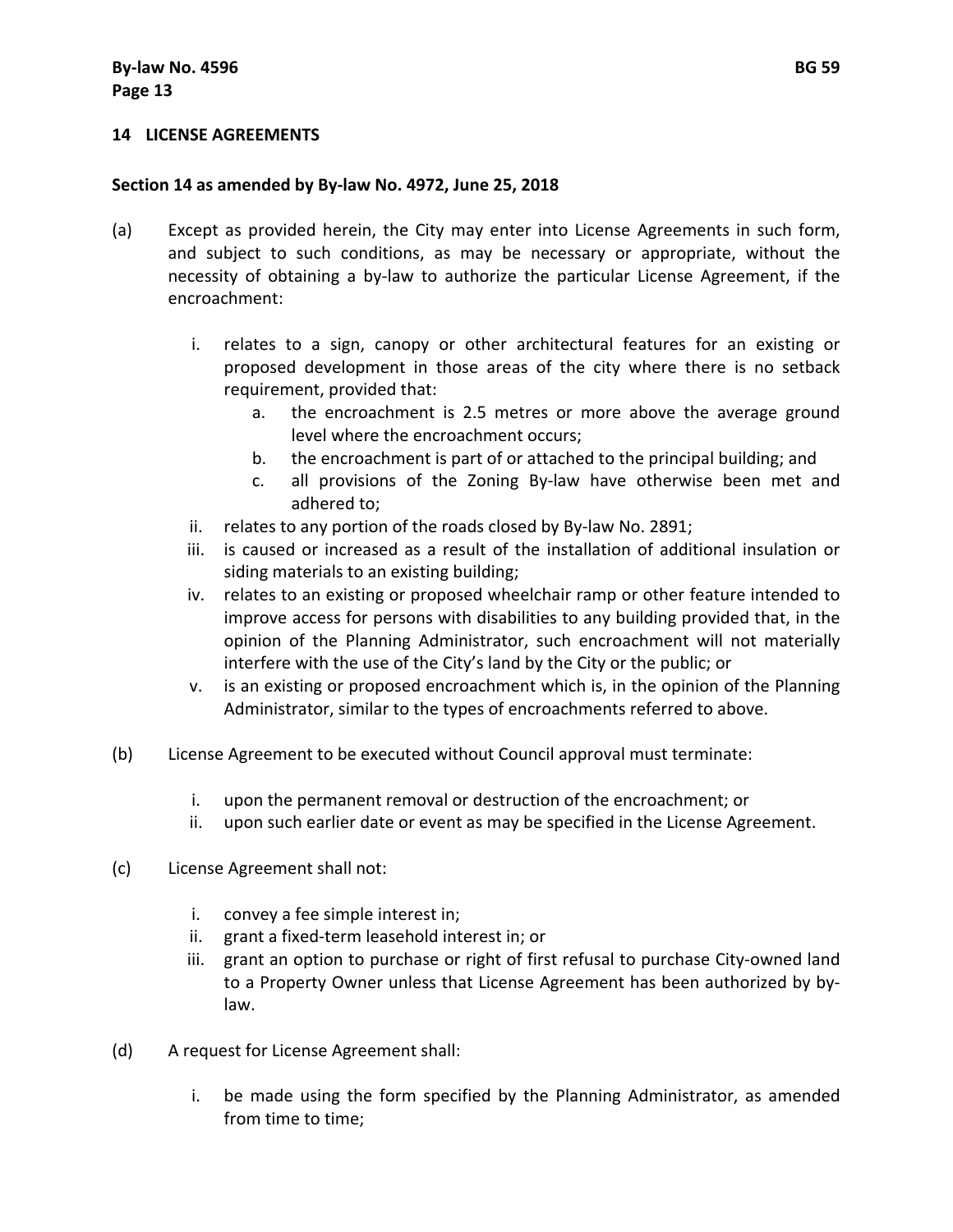- ii. include such information as the Planning Administrator may deem necessary or appropriate to consider the request, including, but not limited to, a current Real Property Report or site plan showing the location and extent of the existing or proposed encroachment; and
- iii. include the application fee, if any, set by by-law from time to time.
- (e) Upon receipt of an application for a License Agreement, the Planning Administrator shall review the request for compliance with this By‐law and any other applicable by‐law or legislation and shall
	- i. approve the use of a License Agreement, without a by‐law, if the encroachment is of a type referred to in Section 14(a) of this By‐law and the creation or continuation of the encroachment is necessary or desirable, in the opinion of the Planning Administrator; or
	- ii. refer the request to Council if the type of encroachment or form of the agreement would require the approval of Council under this By‐law, or if the Planning Administrator otherwise deems the approval of Council to be desirable.

## **15 QUARRY MANAGEMENT**

- (a) The City shall manage quarries in accordance with the statutes of the Government of the Northwest Territories.
- (b) The acquisition and disposal of land for quarry purposes will be subject to the requirements of this By‐law.
- (c) Subject to authorization by by‐law, the City may apply for quarry permits and land use permits from senior governments for quarry purposes, and issue quarry permits to other parties.
- (d) Any agreement executed by the City to lease or sell land for quarry purposes shall require the purchaser or lessee to restore the land at the quarry operator's own expense in accordance with the policies and guidelines established by the Government of the Northwest Territories and any other requirements of the City.
- (e) Before executing a lease agreement or transfer for quarry lands, the City shall require the lessee or purchaser to deliver and deposit security with the City to ensure complete restoration of the site. The terms and amount of this security shall be determined by the City's Director of Corporate Services. The security shall consist of cash or an Irrevocable Letter of Credit issued by a Chartered Bank or a Surety Company.